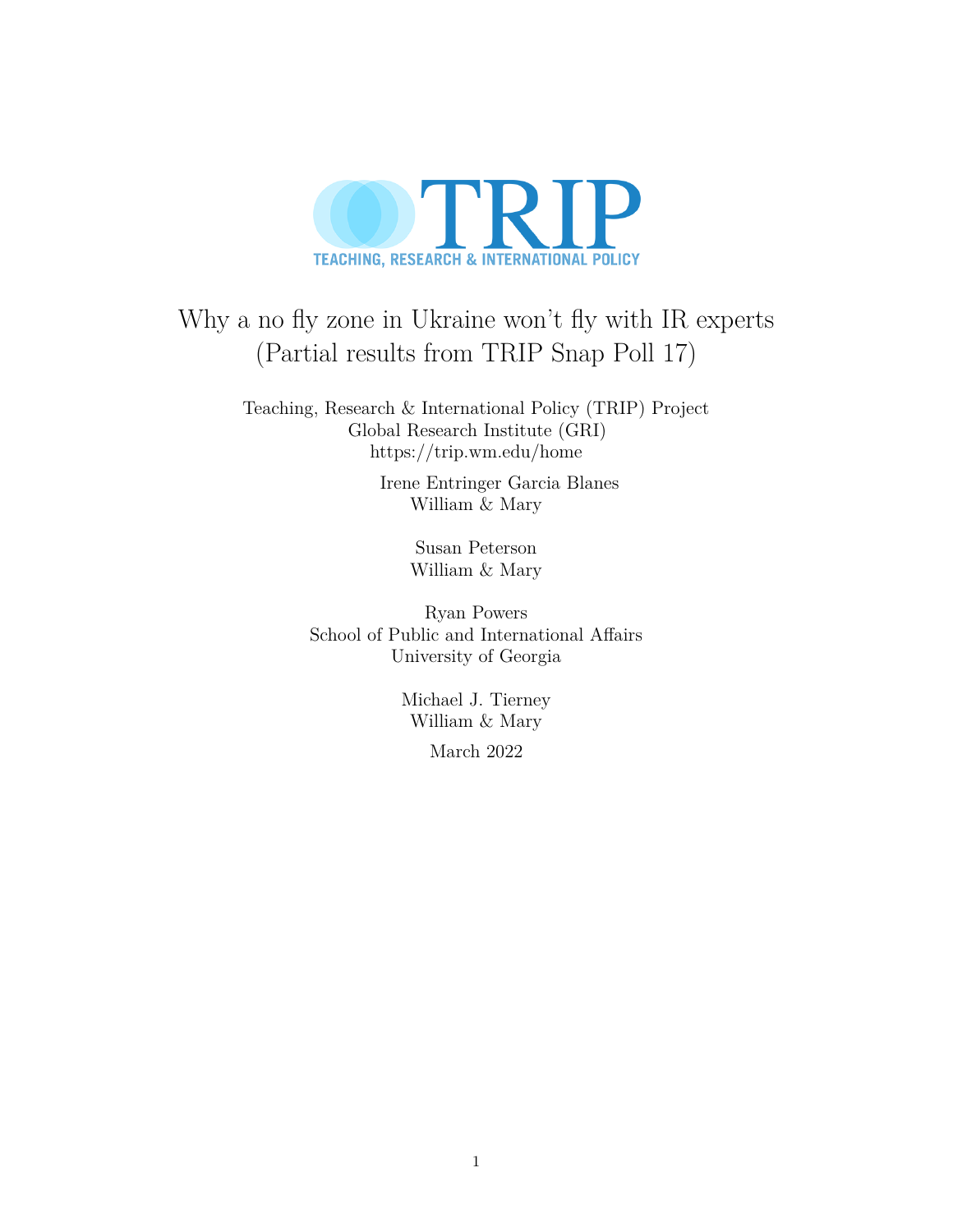### **Introduction**

We are pleased to share the results of the 17th Teaching, Research and International Policy (TRIP) Snap Poll, fielded with the support of the Carnegie Corporation of New York. Our polls provide real-time data in the wake of significant policy proposals, during international crises, and on emerging foreign policy debates. In this survey, we asked questions concerning Russia's invasion of Ukraine, the U.S. foreign policy response, and possible implications for China and Taiwan.

## **Methodology**

We attempted to contact all international relations (IR) scholars in the United States. We define IR scholars as individuals who are employed at a college or university in a political science department or professional school and who teach or conduct research on issues that cross international borders. Of the 4,598 scholars across the United States that we contacted, 866 responded to at least one question. The resulting response rate is approximately 19 percent. The poll was open from March 10 to March 14 of 2022. Our sample is roughly similar to the broader population of International Relations scholars in terms of gender, academic rank and university type.

Data contacts: Irene Entringer Garcia Blanes. Email: [irsurvey@wm.edu](mailto:irsurvey@wm.edu)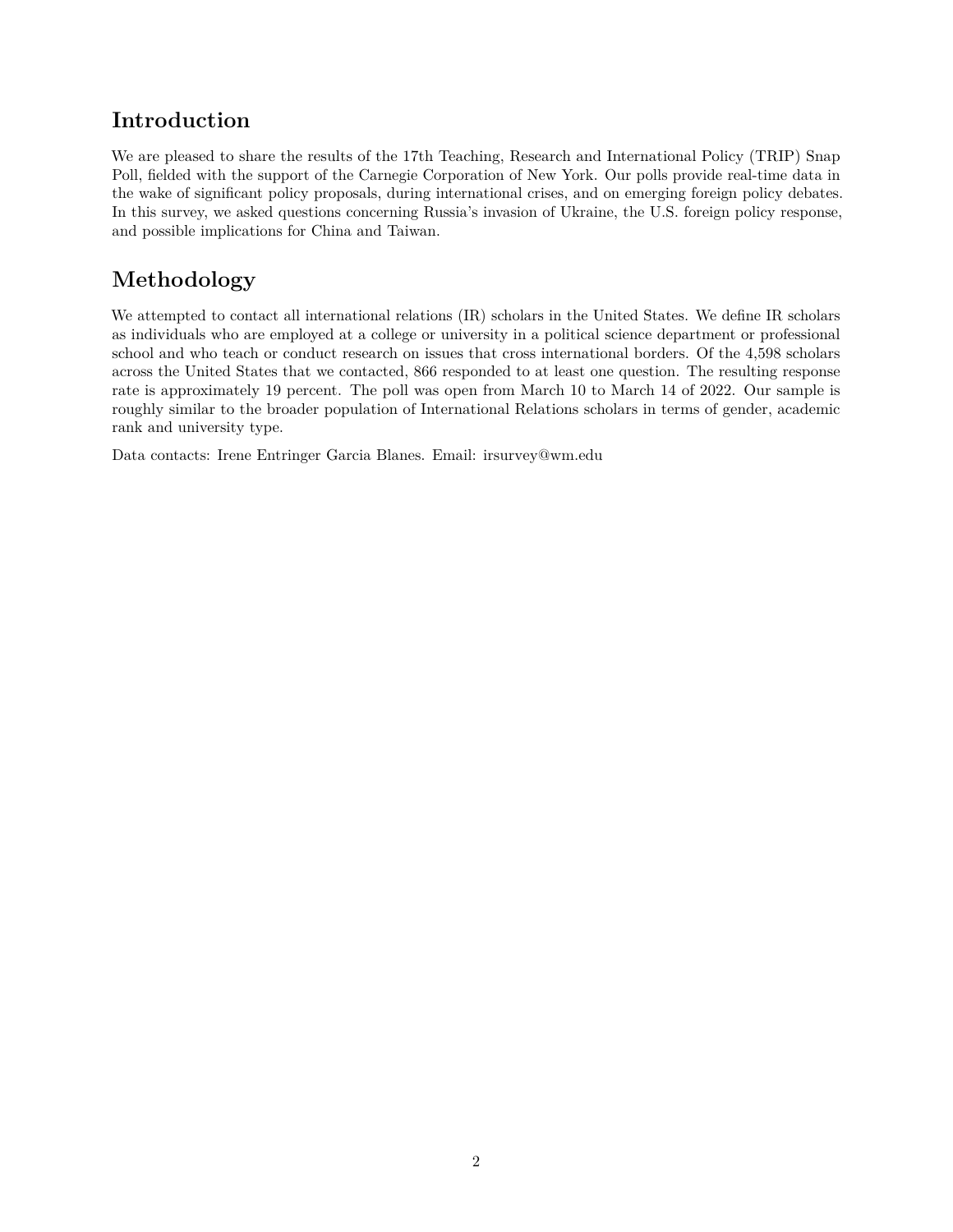## **Sample vs. Population Comparison**

| Gender |     | Respondents Count Respondents Percentage Population Count Population Percentage |      |       |
|--------|-----|---------------------------------------------------------------------------------|------|-------|
| Female | 237 | 28.49                                                                           | 1384 | 32.22 |
| Male   | 595 | 71.51                                                                           | 2911 | 67.78 |

Table 1: Sample vs. Population Comparison: Gender

Chi-squared test results: X-squared=4.33, p-value=0.03

| Academic Rank                                    |     | Respondents Count Respondents Percentage Population Count Population Percentage |      |       |
|--------------------------------------------------|-----|---------------------------------------------------------------------------------|------|-------|
| Adjunct                                          | 21  | 2.46                                                                            | 266  | 5.85  |
| Assistant Professor                              | 118 | 13.80                                                                           | 847  | 18.64 |
| Associate Professor                              | 275 | 32.16                                                                           | 1197 | 26.34 |
| Emeritus                                         | 28  | 3.27                                                                            | 222  | 4.88  |
| Full Professor                                   | 355 | 41.52                                                                           | 1542 | 33.93 |
| Instructor                                       | 22  | 2.57                                                                            | 230  | 5.06  |
| Other                                            | 21  | 2.46                                                                            | 131  | 2.88  |
| Visiting Instructor/Visiting Assistant Professor | 15  | 1.75                                                                            | 110  | 2.42  |

Table 2: Sample vs. Population Comparison: Academic Rank

<code>Chi-squared</code> test results: X-squared=  $61.22$  <code>p-value</code><br/> $<\!\!0$ 

| Table 3: Sample vs. Population Comparison: University Type |  |  |  |  |
|------------------------------------------------------------|--|--|--|--|
|------------------------------------------------------------|--|--|--|--|

| University Type               |         | Respondents Count Respondents Percentage Population Count Population Percentage |      |       |
|-------------------------------|---------|---------------------------------------------------------------------------------|------|-------|
| National Liberal Arts College | $108\,$ | 13.12                                                                           | 589  | 13.65 |
| National Research University  | 514     | 62.45                                                                           | 2592 | 60.06 |
| Regional Liberal Arts College | 24      | 2.92                                                                            | 157  | 3.64  |
| Regional Research University  | 177     | 21.51                                                                           | 978  | 22.66 |

Chi-squared test results: X-squared=2.46, p-value=0.98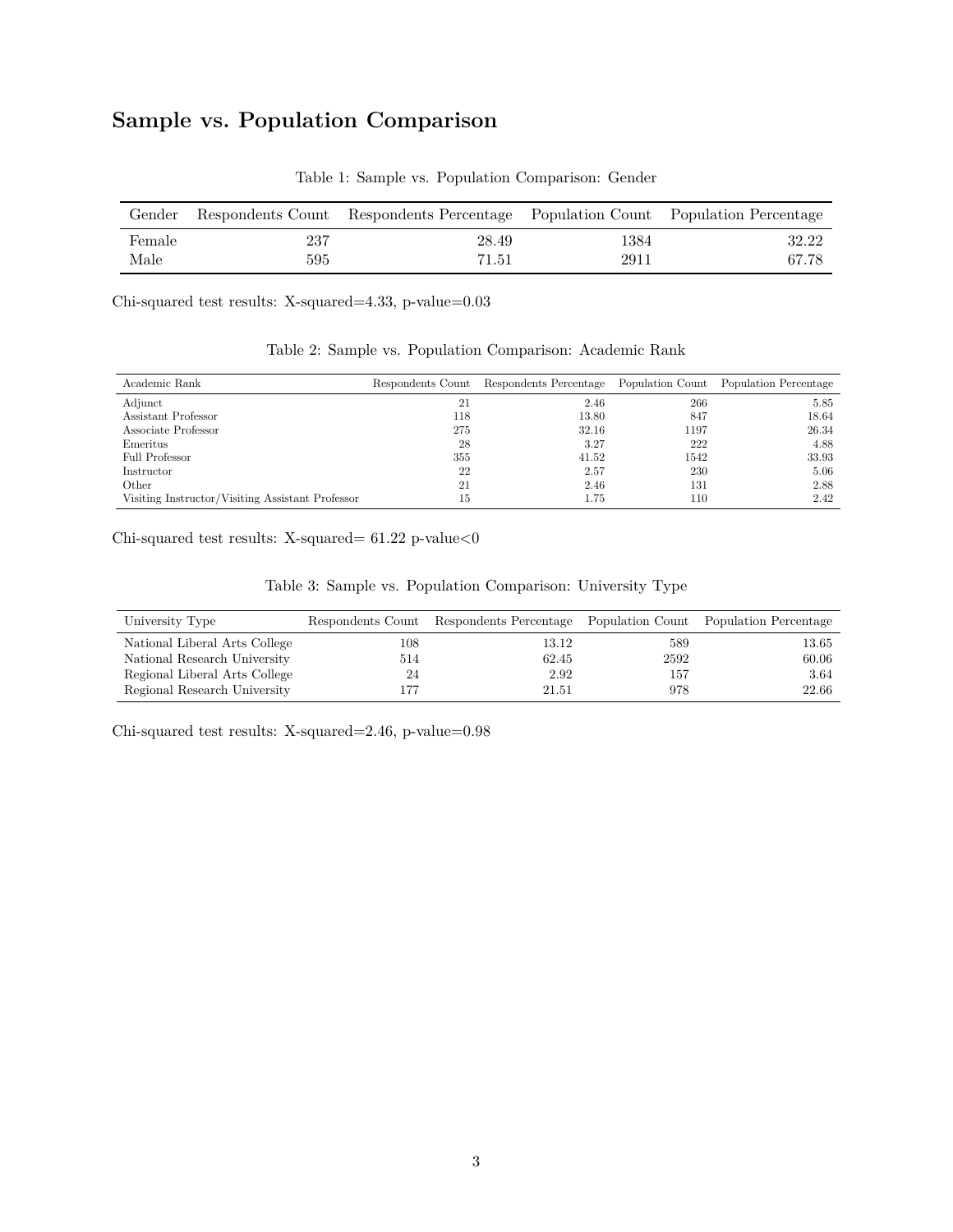### **Results**

Respondents were asked to put their personal political views aside and use their expert knowledge of politics, foreign policy, or international relations as they reflected on these questions.



Figure 1:

In response to the Russian use of military force in Ukraine, the United States should (or should continue to):

Figure 2: How likely is Russia to adopt the following tactics in the next month?

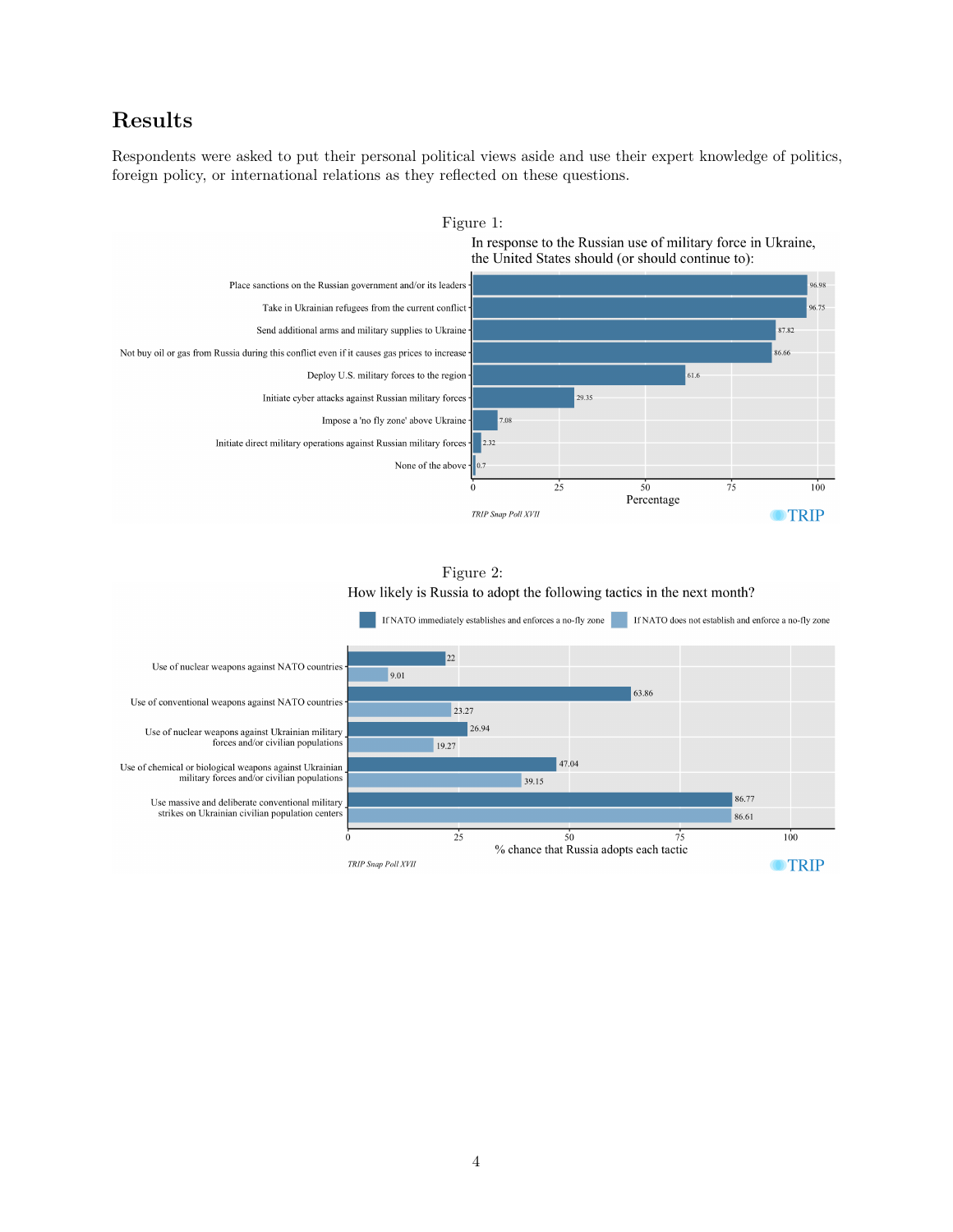Table 4: In response to the Russian use of military force in Ukraine, the United States should (or should continue to):

| Response option                                                                              | Count | Percentage |
|----------------------------------------------------------------------------------------------|-------|------------|
| Place sanctions on the Russian government and/or its leaders                                 | 836   | 96.98      |
| Deploy U.S. military forces to the region                                                    | 531   | 61.6       |
| Send additional arms and military supplies to Ukraine                                        | 757   | 87.82      |
| Initiate direct military operations against Russian military forces                          | 20    | 2.32       |
| Initiate cyber attacks against Russian military forces                                       | 253   | 29.35      |
| Impose a 'no fly zone' above Ukraine                                                         | -61   | 7.08       |
| Not buy oil or gas from Russia during this conflict even if it causes gas prices to increase | 747   | 86.66      |
| Take in Ukrainian refugees from the current conflict                                         | 834   | 96.75      |
| None of the above                                                                            | 6     | 0.7        |

\* Reuters/Ipsos Public Poll - Impose a 'no fly zone' above Ukraine: Yes 74%, No 26%

\* Reuters/Ipsos Public Poll - Not buy oil or gas from Russia during this conflict, even if it causes gas prices to increase: Agree 80%, Disagree 20%

Reuters/Ipsos Public Poll - Take in Ukrainian refugees from the current conflict: Agree 74%, Disagree 26%

The following three response options have been previously asked on a public opinion survey by Reuters/Ipsos; (1)"Impose a 'no fly zone' above Ukraine", (2)"Not buy oil or gas from Russia during this conflict, even if it causes gas prices to increase", (3) "Take in Ukrainian refugees from the current conflict". The original questions and data can be found [here.](https://www.ipsos.com/sites/default/files/ct/news/documents/2022-03/Reuters%20Ipsos%20Ukraine%20W3%20Trended%20Topline%20030422_0.pdf) The Reuters/Ipsos Poll was conducted between March 3-4, 2022, a sample of 831 adults age 18+ from the continental U.S., Alaska, and Hawaii were interviewed online in English.